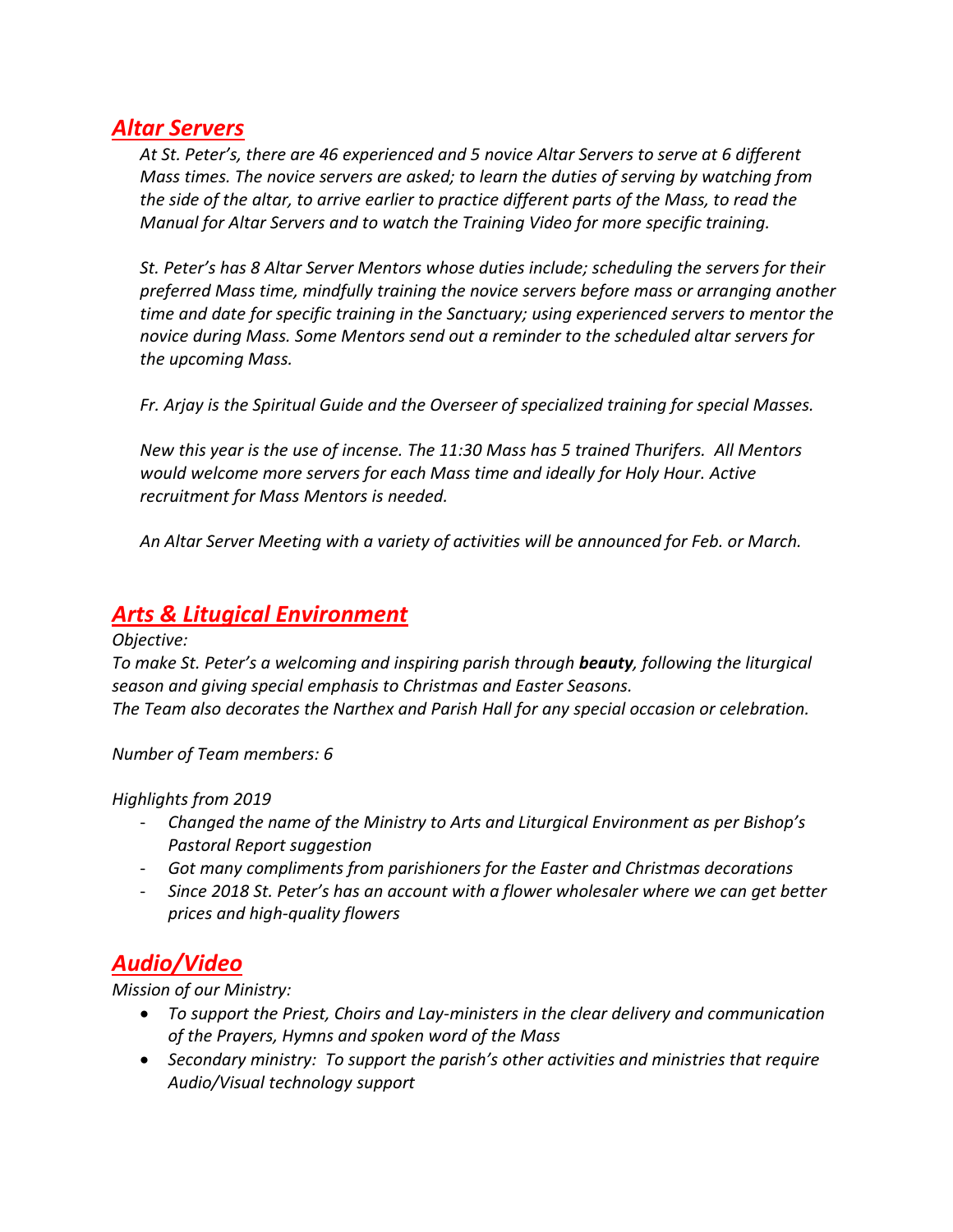*Highlights of 2019:*

- *Regular use of our systems to broadcast Masses to the lower rooms to accommodate overflow during Christmas and Easter seasons*
- *We have begun regular webcasts of our 3 Sunday Morning Masses for the sake of the infirm/people who otherwise are unable to attend Mass*

*Numbers:*

- *We have approximately 22 volunteers spread across 6 Masses and other events*
- *We are in need of more helpers particularly for 7pm Sat and 9:30, 11:30 and 5pm Sundays*
- *Training provided!*

# *Catechesis of the Good Shepherd*

*The CGS program is new to St. Peter's since 2019. It is a Montessori based program for children ages 3-9. This program helps the child come closer to Christ by introducing scripture and liturgy. We call the classroom the Atrium, which at St. Peter's parish is in Room C, and becomes a classroom when the rolling shelves with materials are opened. In 2019, we completed a 10 week session for Level 1 children (ages 3-6) and Level 2 children (ages 6-9) during the Advent period. The Lenten 10-week program will begin the week of Feb. 24th. Paula Sabatini and Louise Adams ran the Level 1 on Mondays from 1:00 to 2:30 pm (both are parishioners). Paula and Dorothy Burns (from St. Peter's in Okotoks) ran the Level 2 program on Thursdays from 3:30 to 5:30 pm. We are in need of more trained catechists of CGS who are from St. Peter's parish and are hoping that a few will register for the training program in Calgary from April 20-26, 2020.*

## *Celebrating the Word*

*'Celebrating the Word' is a publication created and produced by a number of priests who belong to the Congregation of the Resurrection. The topic is always the readings for the coming Sunday. There is a commentary about the readings written by one of the members of the congregation followed by questions for reflection and discussion. We have intercessory prayers and conclude with prayer (Our Father).*

*Intention of the Group:*

- *To engage in prayerful reflection, dialogue and discernment.*
- *To find meaningful connections between our personal life stories and the current Sunday scripture reading.*
- *To be open to new insights and deeper understanding of the Word.*
- *To experience the presence of the Holy Spirit.*
- *To recognize the transforming power of the Holy Spirit in our lives.*
- *To co-create a nurturing and supportive 'small community'.*
- *To witness to the generosity of God's love and bring this to those we serve.*

*This gathering offers an opportunity to celebrate with gratitude our awareness of the Holy Spirit working in our lives as we continue our journey of conversion and transformation.*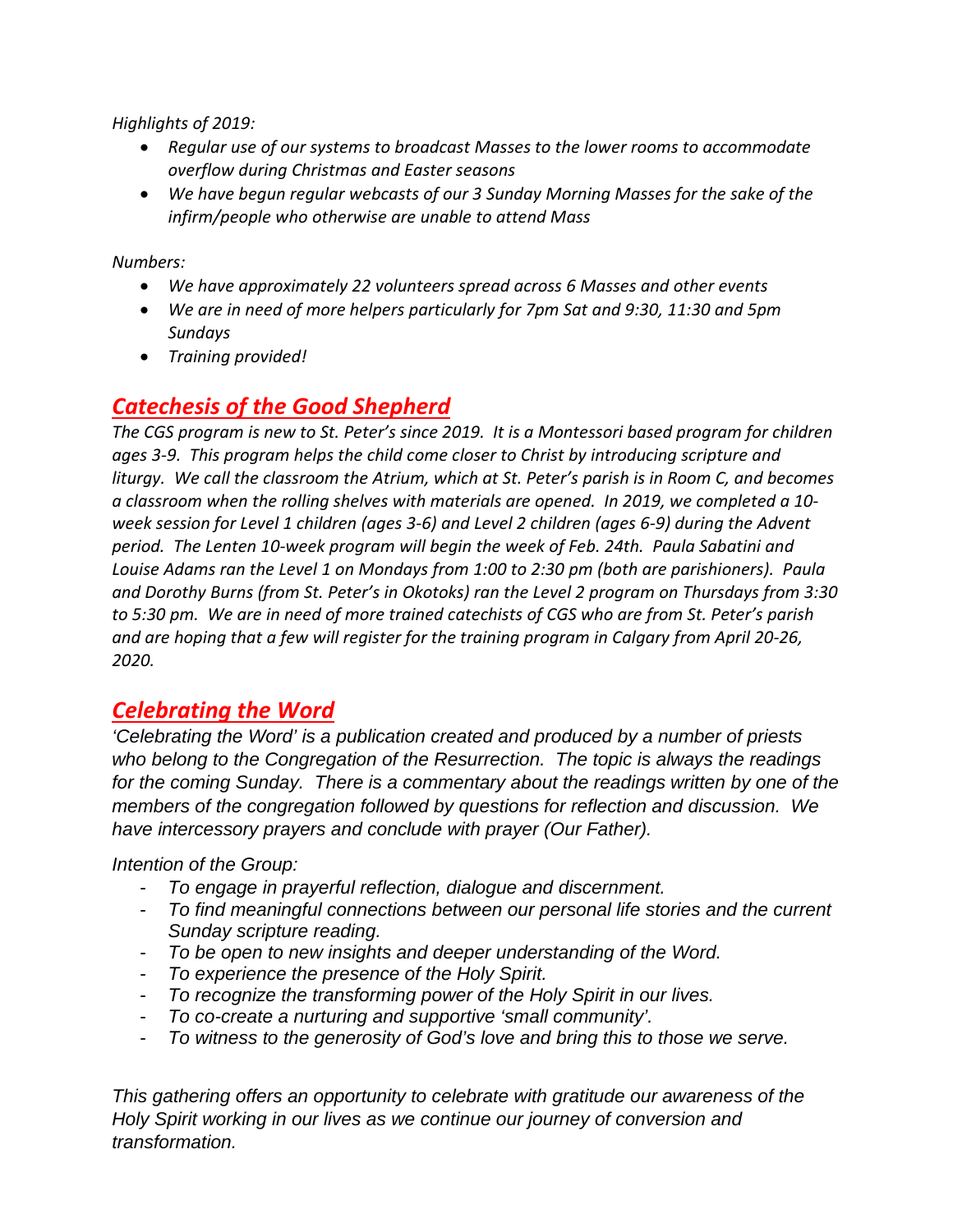## *Church Linens*

*The Church Linen Ministry is responsible for washing and ironing the Purificators and Corporeals used during Mass. We have a team of 6 volunteers who pick up the dirty linens on one Sunday, every six weeks, and return them clean and ironed on the following Sunday. A highlight for 2020 was welcoming 3 new members to our team last spring.*

## *Collection Counters*

*The Collection Count Ministry is mandated to safeguard monies collected against loss or misappropriation, protect personnel involved in the cash handling, record receipts accurately and deposit all cash received intact. To accomplish this, we are divided into 4 teams of 10-12 volunteers, each with a Team Lead. Each team is scheduled to count once a month. All members are required to apply for and obtain a police check.*

*Through the direction of the Team Lead, each count is performed against defined, approved procedures which ensure compliance to our mandate from the Diocese.* 

*The collection team is always looking for dedicated volunteers with an attention to details, a strong ability to focus, working knowledge of email, and an ability to use an adding machine.*

# *Couples for Christ*

*Couples for Christ (CFC) Global Mission Foundation Inc. is a Catholic movement intended for the renewal and strengthening of Christian family life. CFC couples have committed themselves to the Lord and to one another so that they may grow in maturity as men and women of God and fulfill their primary vocation of raising families grounded in Christian values, in the service and love of God.*

*CFC Vision Statement:: Moved by the Holy Spirit, one with the Catholic Church, blessed to witness to Christ's love and service, Couples for Christ is a united global community of family evangelizers that sets the world on fire with the fullness of God's transforming love. Highlight for 2019:*

*Christian Life Program (Sep 21 - Nov 23) – 5 Couples completed the program Served in "Simbang Gabi" Filipino Mass (Dec 5) – about 250 people Served in "Simbang Gabi" Filipino Mass (Dec 25) – about 400 people*

## *Catholic Women's League*

*The purpose of C.W.L. is to unite Catholic Women to grow in faith and to promote social justice through ministry and service to the Roman Catholic Church, Canada, and the World. Therefore, our core values are faith, service, and social justice.*

*This year, the 99th national C.W.L. Convention was held in Calgary, Alberta. One of the National Co-chairs of this event was the Past President of St. Peters C.W.L., Judy Montes; and from St. Peters C.W.L., Past President and now Diocesan President Jan Myhre; also from our St. Peters C.W.L. Council, was host of the Convention, our own Fr. Jonathan, and Calgary Diocesan Spiritual Advisor, who was central in all Liturgical Events. The ladies of the St. Peters C.W.L. Council provided the highest number of volunteers to ensure a successful Convention. Our Membership in 2019 was just over 250 ladies.*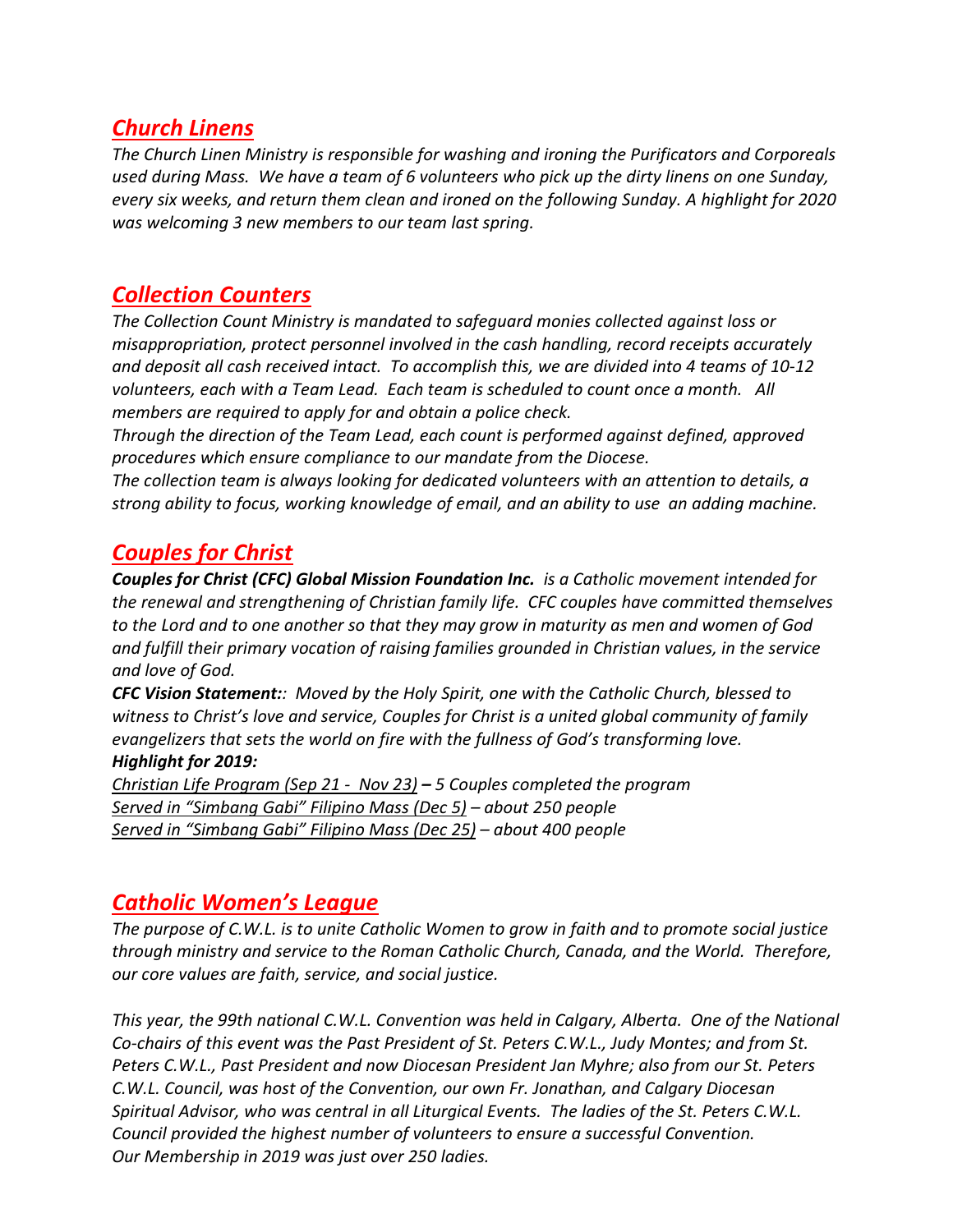# *Extraordinary Ministers of Holy Communion*

*Extraordinary Ministers of Holy Communion (Ems) are commissioned to serve Holy Communion, in the absence of sufficient clergy, at weekend and daily Masses as well as special occasion Masses such as First Holy Communion, Confirmation, School Masses and Funerals.*

*All Extraordinary Ministers are required to be recommissioned once every three years. The next time Ems will be recommissioned will be in the spring of 2021.*

*This year, we recommissioned 145 Extraordinary Ministers. Of these:*

- *106 are regularly scheduled to serve at Weekend Masses*
- *26 serve as spares when needed at these Masses*
- *7 individuals serve exclusively at weekday Masses*
- *6 individuals serve exclusively in the Pastoral Care Ministry*

*We had Recommissioning of all Extraordinary Ministers of Holy Communion in May of 2018, with the next recommissioning scheduled for the Spring of 2021.*

#### *Training Sessions:*

*New Extraordinary Ministers are required to attend a 2 hour training session, be verified by the Diocese, and then to be commissioned by one of our Priests. We are planning on holding a training session this year on Saturday, 1 February 2020.*

*In conjunction with Deacon Stephen, we will be holding a Liturgical Refresher Session in the spring after Easter as part of the Ministry's ongoing efforts to enrich the understanding of our service, both as individuals and as a ministry.*

### *Faith/Bible Studies*

*In January 2019 St Peter's had a pilgrimage to the Holy Land, the 5th Gospel. To captivate this experience and share it with others we found a 4 week study from FORM.org "Footprints of God Study: Jesus-The Word Became Flesh". Many in the study relived what they had just experience and shared it with others, some had been there previously!*

*St. Peter's Summertime Strolls for Prayer, Faith and Fellowship took place on Tuesday evenings. We began with praying the Rosary in our Grotto then walked through the Birth Place Forest in Silver Springs.* 

*We are currently studying the DVD series 'The Great Adventure – Romans The Gospel of Salvation with Andrew Swafford and Jeff Cavins.* 

*Our study sessions usually have just over 30. Like the summertime strolls this ministry is about growing in faith and fellowship as we see the Holy Spirit working in our lives and each other.*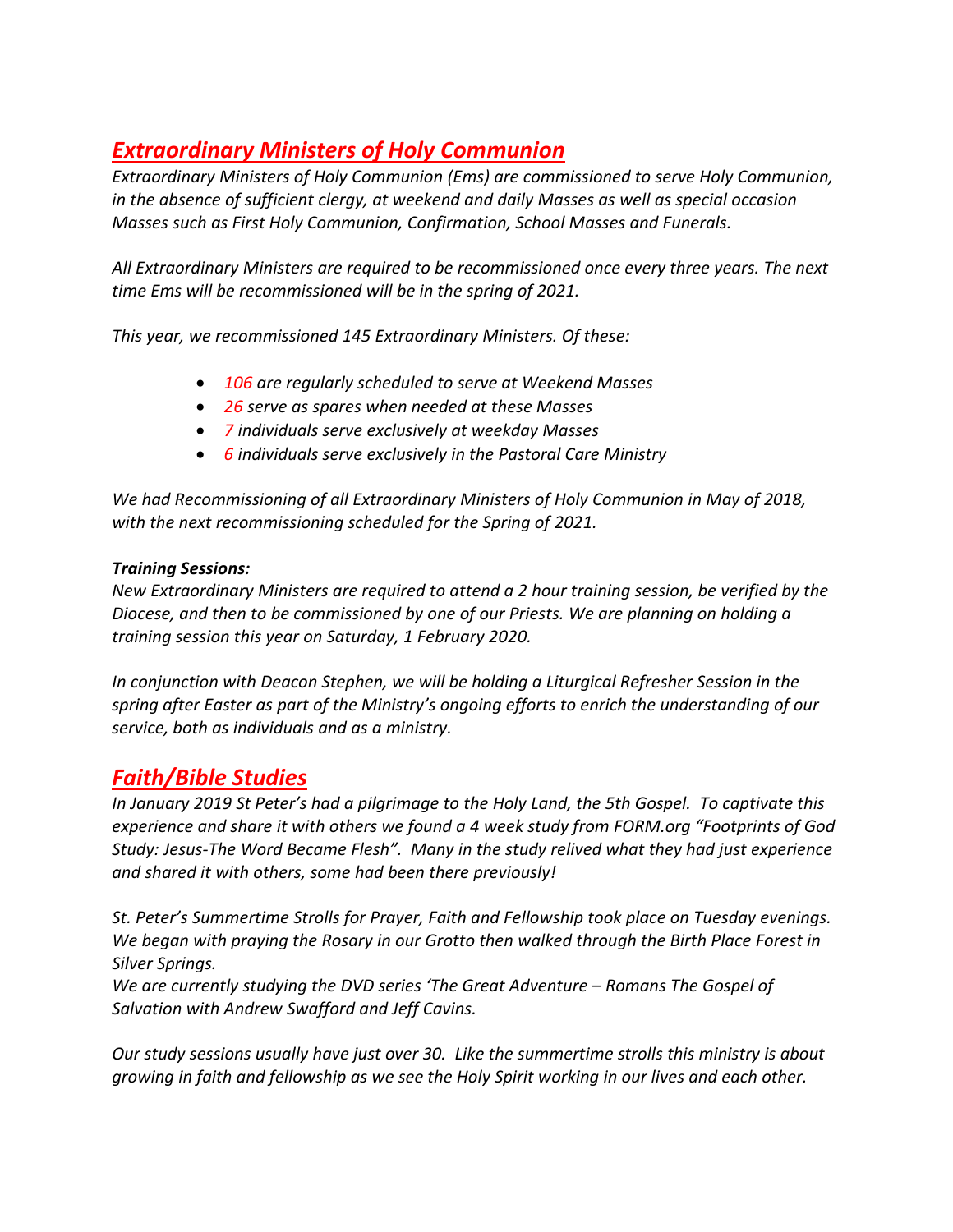## *Feed the Hungry*

*St. Peter's has been hosting a Sunday every year for more than 10 years, perhaps closer to 20 years. Our contribution is a financial donation of \$5,000 and 100 volunteers who work together to prepare and serve meals to between 400 and 500 guests. Our parish successfully serves every year - we live Matthew 25:35 - serving those in need. Our date for 2020 is September 13th and volunteer recruitment will begin in the Spring.*

# *Gift Cards*

#### *The purpose of the Gift Card Ministry*

*To raise funds to put towards the cost of St Peter's renovation. To offer grocery cards at every Mass (based on volunteer availability) and thereby engage parishioners in a win-win proposition; where we offer them a means to put the funds, they would ordinarily spend on food to count towards reducing St Peter's mortgage.*

#### *2019 Gift Card Highlights*

*2019 marked our second year and we made over \$100,000.00 in commissions. All funds are directed to the Rock of Our Faith Campaign.*

#### *Number of people participating in the Gift Card Ministry*

*We have 15 active and very dedicated volunteers.*

*We could easily use double the volunteers. One is volunteering at every Mass, others several times a weekend.*

#### *Infant Baptism Preparation*

*Parents prepare for their young children's Baptisms here at St. Peter's by participating in a halfday Baptism Preparation seminar, typically about a month prior to the actual Baptism.* 

*Baptism Preparation normally takes place in the morning of the last Saturday of each month, except during holidays and Lent. Volunteer Catechists lead discussions on topics such as the history of Baptism in the Church, the reasons we baptize infants and young children in modern times, the meaning of the various elements and symbols in the ceremony, and the various ways our Church supports families in their Christian mission, together with a rehearsal in the Church to prepare them for the Sacrament as it will be celebrated here at St. Peter's.* 

*During 2019, 62 couples each attended a Baptism Preparation seminar. In total, 96 infants and young children received the Sacrament of Baptism.*

### *Journeying Through Grief*

*The purpose of this ministry is to provide grief support in a spiritual environment that reminds participants that they are not alone.* 

*In September we offered a film screening of video "Voices of Grief-The Sacred Journey ". The objective of the screening was to share a fresh perspective on the many ways we navigate successfully through grief or companion others along their journey. This was also an opportunity to meet the facilitators and learn about the grief programs that were coming available. Following the screening attended by 20 people we had 7 registrations for our first 6–week*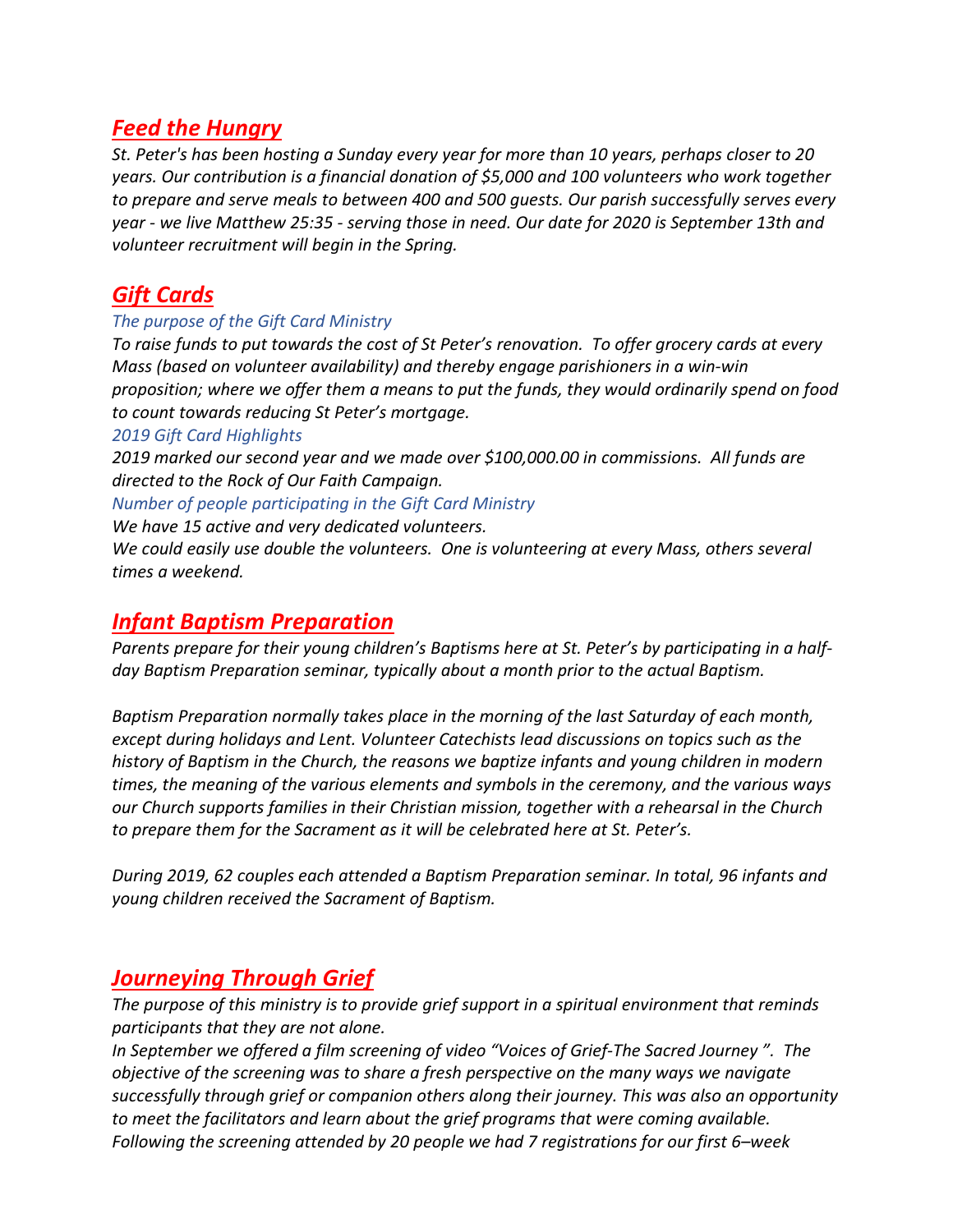*program that began October, 1. Some choose the once a month Sunday drop-in which does not require registration.*

*There are 3 experienced facilitators with master's degrees in social work, psychology and psychotherapy that facilitate the 6-week grief support program.* 

*One other experienced grief facilitator provides the 3-hour drop in program every 3rd Sunday afternoon. Some people chose to attend both programs.*

## *Kids Rock*

*Kids Rock is a program geared for children ages 3 to grade 1. Our program runs during the Sunday 9:30am Mass. Our purpose is to teach the children about the Gospel reading through stories, crafts and games geared to their level. We also have a "Saint of the Week" which the children learn about. We currently have 35 children registered in the program, but registration is ongoing. We also 5 teachers and 19 assistants. Several of our Kids Rock Children participated in the Christmas pageant. We are so proud of the children who took part in the pageant as they spent several weeks practicing and learning their lines. The children also enjoyed making tilma's for the feast of St. Juan Diego and lambs for the Lamb the God to name a couple of the crafts we have done.*

# *Knights of Columbus*

*The St. Peter's Knights of Columbus (KOC) group consists of approximately 225 members. Our four pillars of service include, faith, community, youth and the parish.* 

*Our annual budget is \$40,000. We utilize our funds to support community based projects including the St. Peter's building fund, St, Vincent De Paul, Catholic school based projects, coats for kids, Elizabeth House, keep Christ in Christmas, other youth based projects, university scholarships, and an emergency funding for parishioners. To date we have contributed \$80,000 to the St. Peters renovation project.*

*Our KOC group is very active in the parish. We lead and/or support over a dozen events each each year. We are proud of the impact we have not only within the parish, but in the local community. Evangelization is a significant component of our work. Our outreach programs are a critical component of our programming.* 

*As a service group to the community, we are committed group who work behind the scenes to support faith in action. Our main fund raising event is the annual Men's Night Out Event which takes place in the fall of each year which attracts over 200 men annually.*

*Our challenge moving forward is to secure younger men in the parish to join our ranks, as many of the group are retired individuals. Recruitment is critical to sustaining our good work.*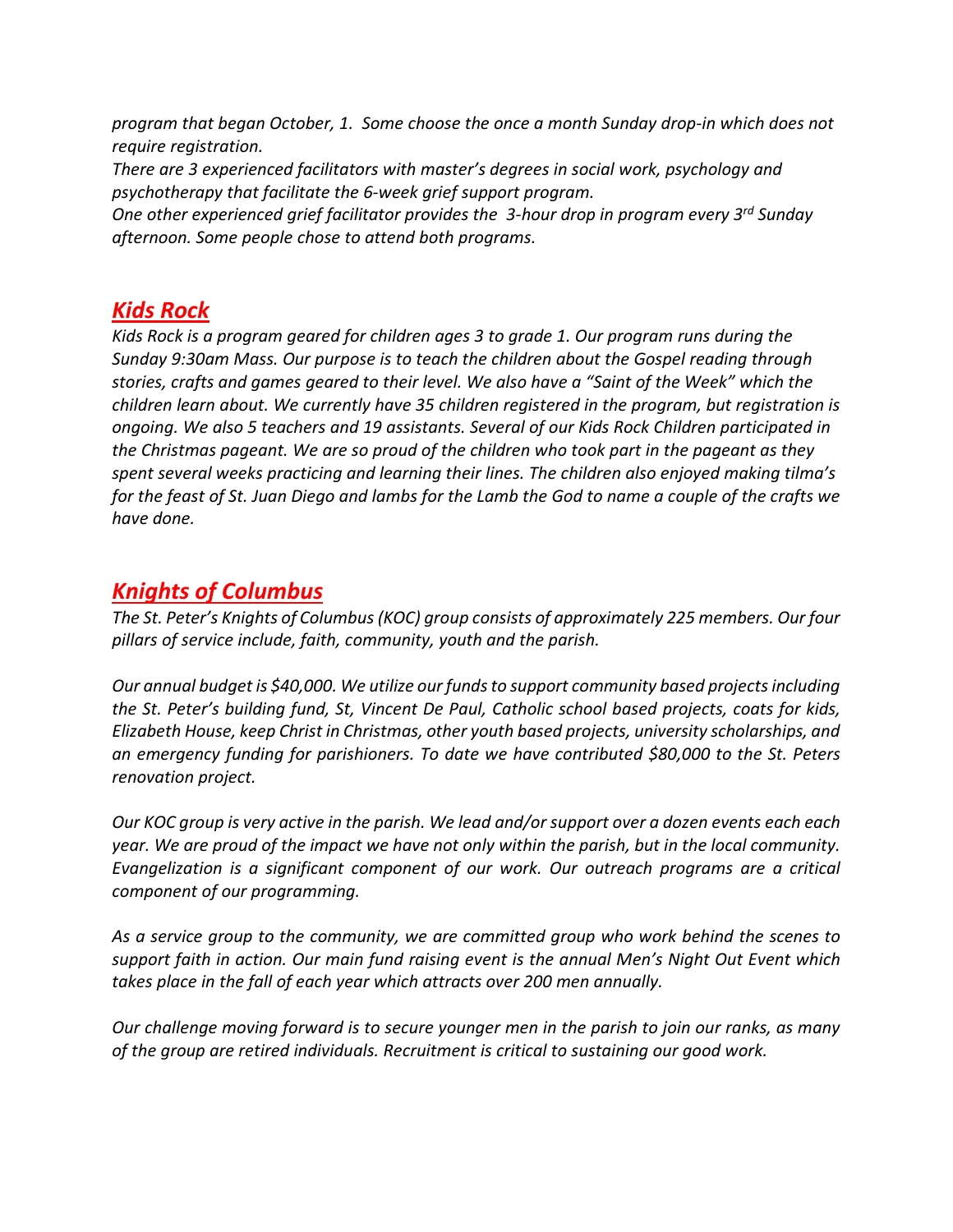## *Lectors/Readers*

A Lector does, indeed, read out loud at mass a passage from the bible. However, a Lector is **not** *a reader. He or she is more like a trumpeter who announces the arrival of royalty to the city. He or she declares that there is someone great and wonderful and true entering right into the midst of the holy people of God. That is why we call the bible Good News. That is why it matters that the Lector is spiritually prepared to be a vehicle for the Holy Spirit to address the people. That is why it matters that the Lector reads well and clearly and with a joyful heart. God's Word, proclaimed well, prepares us to receive the true Word of God, Jesus Christ himself, in the Eucharist. It points us to that communion with the God who loves us, and invites us to share that love with others. That is the Good News proclaimed by the Lector.* 

*St. Peter's Lector ministry has approximately 75 members. We recently had a workshop by Bishop Barron to assist them in developing a greater understanding of the Word of God.* 

## *Moms' Book Club*

*Our Moms' Book Club Ministry is a book club for mothers that meets once a month at St. Peter's. The purpose of our ministry is twofold; to help busy moms grow in their faith and provide an opportunity for fellowship.*

*We have 17 members and our meetings typically include at least 12 members. In 2019 we read; 'Own Your Life' by Sally Clarkson, 'Building the Benedict Option' by Leah Libresco, 'Mere Christianity' by C. S. Lewis, 'Time for God' by Fr. Jacques Philippe, and 'In This House of Brede' by Rumor Godden.*

## *Mothers' Support Group*

*We see motherhood as a vocation and our purpose is to strengthen families through encouragement and education. We welcome women at all stages of motherhood, from babies through teens, to mother's with grandchildren.* 

*The highlights of 2019 were the appreciation and enthusiasm expressed by members as they learn to cope with daily challenges of being a mother.* 

*We currently have 16 active members.* 

## *Music Ministry*

*St. Peter's Music Ministry is comprised of 7 choirs, 6 that cover all the weekend Masses and our Funeral Choir. Our purpose is to enhance the experience of the Mass by heightening the Word of God through music, in such a way that the congregation is able to participate fully, actively and consciously.*

*We also provide music for special liturgies and devotional services such as our Friday evening Holy Hour.* 

*There are many highlights for us throughout the year but our key seasons are Holy Week and Easter as well as Christmas.*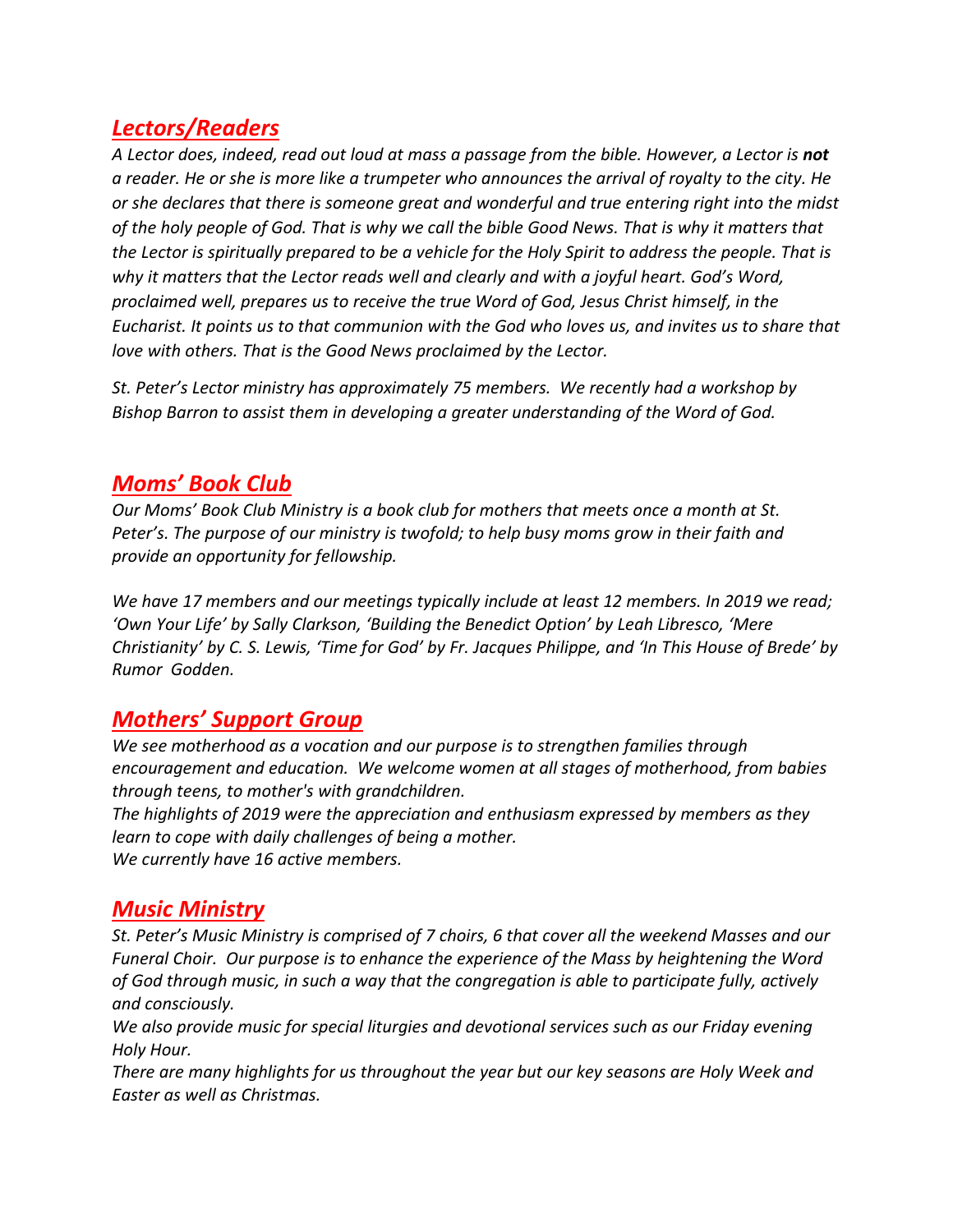*Our membership numbers well over 150 and we are very blessed to have so many gifted and talented singers and musicians. We are also extremely grateful for the support we receive from our clergy, the staff and the parishioners of St. Peter's.* 

# *Outdoor Gardens*

*The Grotto, with the statue of Blessed Mary holding the Rosary, is the heart of the gardens. To create a serene environment for meditations, both in the Grotto & the area outside the confessional, plants are carefully selected & maintained; work are in progress in maintaining the fountains to run year round. Rosaries & prayer cards are also provided at the grotto entrance. Flower pots around the churchyard are decorated year round to welcome parishioners & visitors as they enter the Church.*

*Behind the church's fence is the Beds of Thorns. Previous professional herbicide treatments didn't seem to be effective, however, it provides a great opportunity for anyone who would want to weed the Canada Thistle as an act of faithful sacrifice. We currently have 7 members. Highlight 2019*

*The pansies – the cool summer had allowed them to thrive all summer long. Many positive comments were received.*

### *Pray & Play*

*Pray and Play, along with our sister ministry the Mother's Book Club is a ministry focused on developing a community of Catholic mothers who wish to grow in their faith, and support each other. As mothers, we are the spiritual heart of our families, and Pray and Play aims to encourage mothers to turn to prayer, teach their children and celebrate the liturgical seasons of the church at home.*

*We meet regularly on Wednesday mornings for Pray&Play and monthly for the book club. About 20 moms come on and off throughout the year. Our mornings usually start with coffee and conversation, and then we have various guest speakers and book studies we enjoy for the second half of the morning. This year we are focusing on CCO Faith studies, Fr. Jonathan taking us through a study of the Book of Ruth, and a series on St. Gianna from Peggy Gibson. Our Mother's book club has read C.S. Lewis, some catholic fiction, Fr. Jacque Philippe and more.*

*We are blessed to have a few volunteer babysitters who help us care for our numerous young children, though we are always in need of more help.* 

# *Rite of Christian Initiation of Adults (RCIA)*

*Adults with little experience of Church prepare for their Sacraments of Initiation by participating in the Rites of the RCIA. They also attend regular meetings on Thursday evenings, and "Breaking Open the Word" on Sundays.*

*For baptized adults with more experience, we provide a shorter process through our Adult Confirmation classes, offered on Mondays both during the spring and the fall.* 

*For older children seeking Baptism or Profession of Faith, we offer a three-part program of preparation that is then followed by participation in regular children's Sacrament Preparation programs.* 

*We provide customized programming for teenagers seeking to become Catholic, to meet their individual needs.*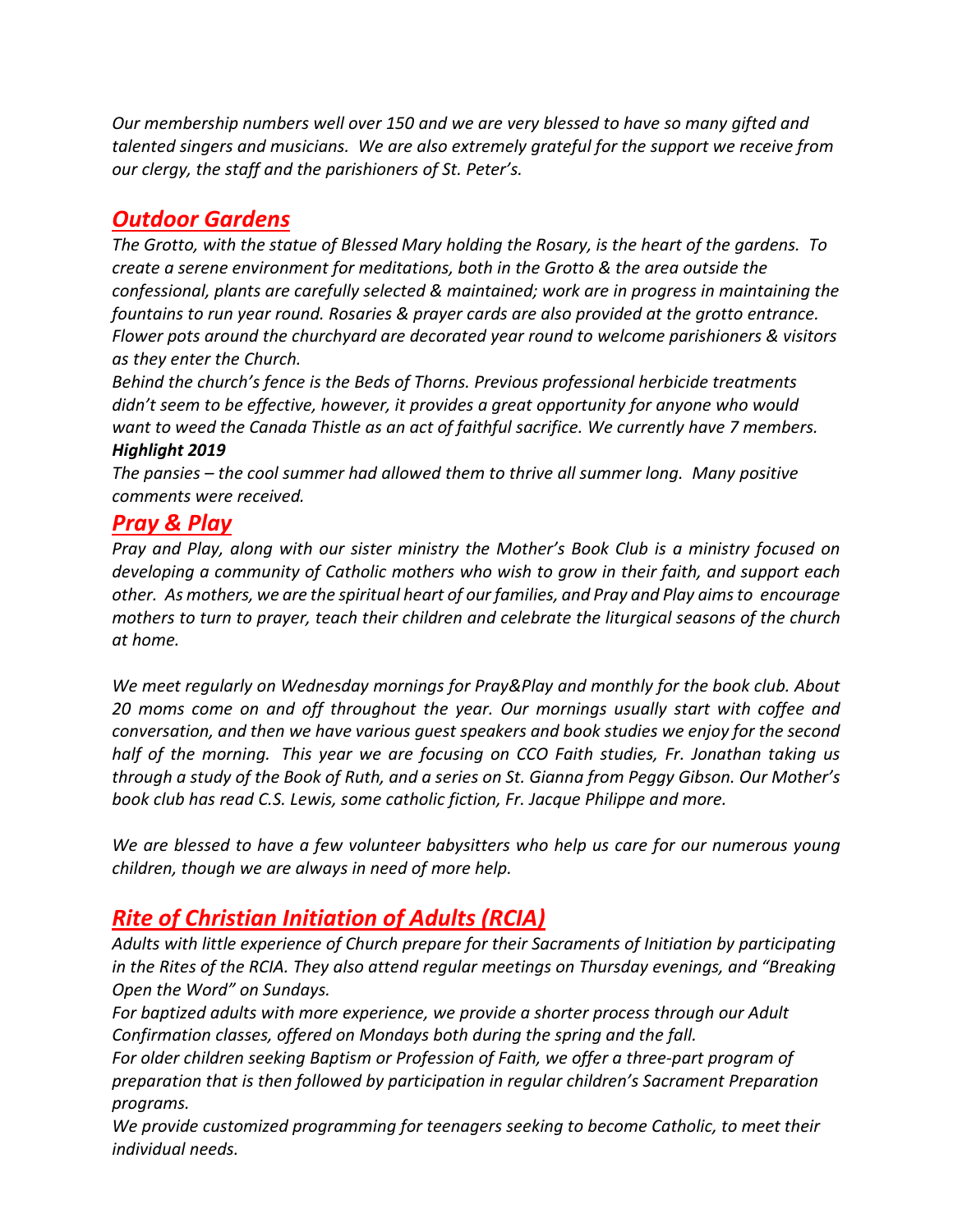*All are supported by a dedicated team of volunteer Catechists and Sponsors.* 

*In 2019, five older children and six adults were baptized. Three older children and seven adults made their Profession of Faith.* 

#### *Sacristans*

*The role of the Sacristan is to prepare the Church for the celebration of the Mass, to ensure that positions for all the ministries have been filled prior to the Mass time. The majority of the Sacristan's duties are done prior to the Mass. The Sacristan's role begins in the Sacristy. It involves organizing all sacred vessels and other items that are used during the Celebration, and making sure that they are arranged properly in the Sanctuary and on the gifts table.* 

*There are 2 main events that stand out for sacristans in 2019. We had an opportunity to meet with the Bishop McGrattan and discuss our ministry as a group. In September, Father Jonathan gifted sacristans with a teach and learn hour followed by a social.*

*Our Saturday/ Sunday Sacristans are responsible for the 6 weekend masses. There are 21 active sacristans in this ministry. They also serve as Eucharistic Ministers at their chosen mass.* 

#### *Ushers*

*Our Purpose/Mission Statement:*

*To assist parishioners in the following duties;*

- *+ Greeting and welcoming of parishioners and guests.*
- *+ Attentive to special requests for communion.*
- *+ Ensure an Offertory Family is available.*
- *+ Ensure safe and orderly entrance of procession.*
- *+ Seating assistance until first reading.*
- *+ Collection and offering.*
- *+ Ensure doors to narthex are open for communion.*
- *+ Distribution of bulletin / handouts.*

*At each Sunday mass, ushers are organized under the direction of a leader and co-leader along numerous individuals assisting as needed (between 30 to 45 part-time to full-time).*

# *Pastoral Care*

*Team: 37 members Senior & Nursing Homes: organize church services in 7 facilities Foothills Medical Centre Catholic visitors: 7 members Holy Communion to Homebound: 11 visited weekly Training & Purpose: The Diocesan Pastoral Care Course equips participants with the understanding necessary to meet the pastoral care needs of the lonely, shut-ins, the sick and dying, as well as the visiting skills that the Diocese requires of the pastoral care ministers. 2019 Highlights: Pastoral Care notices in the Sunday bulletin continue to attract new team members.*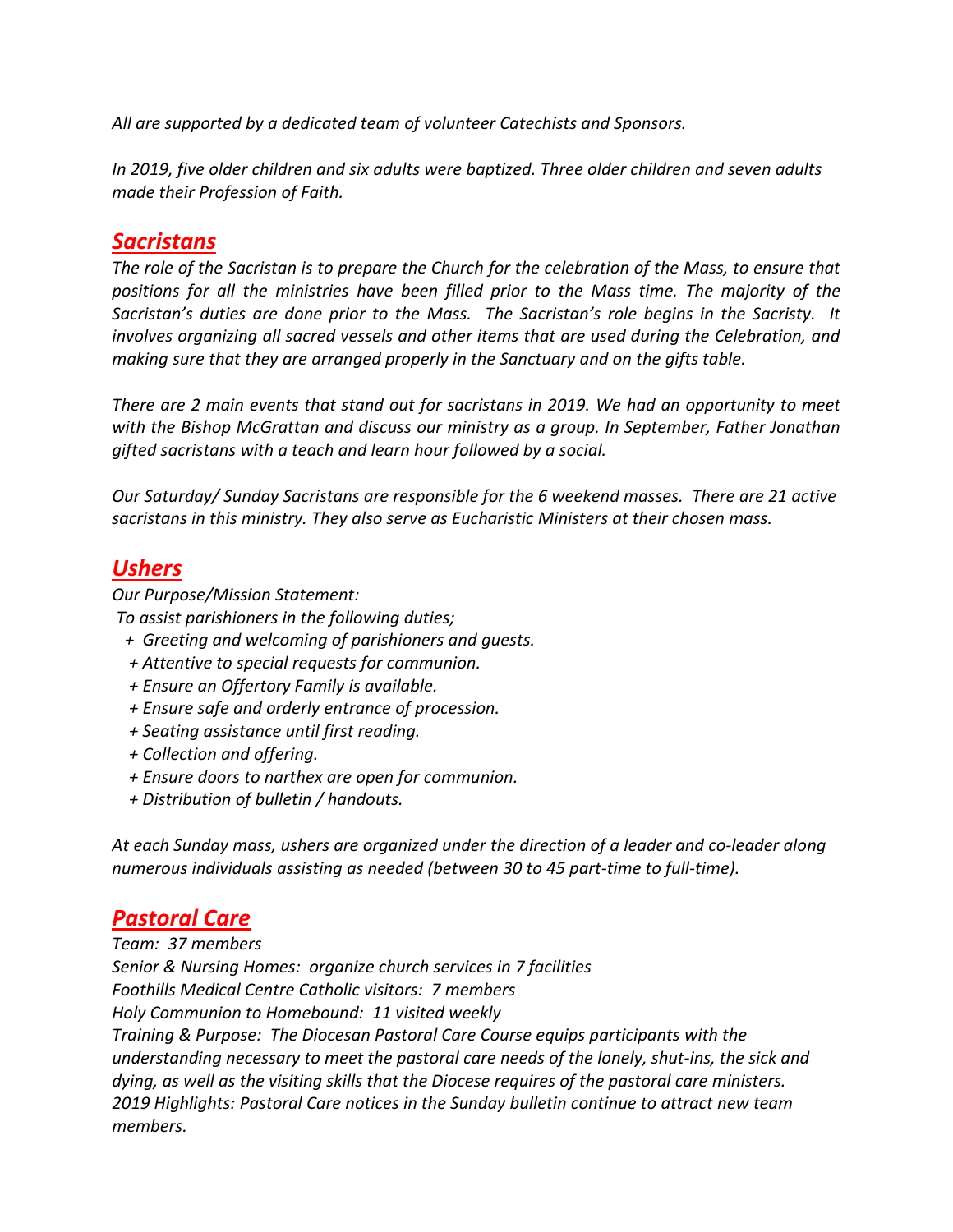# *St. Vincent de Paul*

#### *To be a network of friends, seeking personal holiness through service to the needy and in defence of social justice.*

*Our conference is over 60 volunteer members strong. We provide emergency assistance by way of food, clothing and financial aid; giving those in financially stressed situations the ability to meet their basic needs. Friendship, guidance and advocacy are also offered to enable individuals and families assistance through community programs and parish involvement.* 

*In 2019:*

- *We were fortunate to have Deacon Stephen join us as our Spiritual Advisor. In early January 2020 we will have a Commissioning Ceremony to formally install him to the position.*
- *We delivered approximately 750 food hampers.*
- *Assisted approximately 15 families to pay rent/utilities.*
- *Established a partnership with the Calgary Food Bank that allows us to save over \$13,000.00 a year. This savings allows us to assist more families with financial requests.*
- *We ended our year delivering 75 Christmas Hampers with the help of many parish volunteers and donations from parishioners.*

# *The Font*

*The Font is a ministry focused on the development of community among the young women of St. Peter's parish and beyond. While providing this outlet of support through friendship and mentorship, we hope to instil a deeper faith in these young women.*

*The Font is a place to grow in the spirit of true womanhood. Here we hope to provide an understanding of real catholic femininity, and what God calls us to do as women. Not only that but we also dive deeper into the future through talks about vocations, and testimonies from our leaders about their experiences.*

*We usually meet once a month on Fridays, and anywhere from 12 to 21 girls come regularly. We start with snacks and conversation, and then we dive into an icebreaker game where we all get to know each other better. After that we have a short testimony from one of our leaders or a guest, and then we all play a big engaging game. Following that, we either watch a catholic speaker in a video, or we listen to a someone who we have invited to come speak to us. The fun part comes after the talk, when we split into age groups and have small group discussions where we break down what was said and open up to each other about our faith. Recent themes of our meetings have been; The Journey to Heaven, Advent, Mary's Rosary, and True Beauty.*

*We are so thankful to anyone who has volunteered for us, but we are in need of some more young adult women who are willing to be leaders and volunteer for our monthly meetings.*